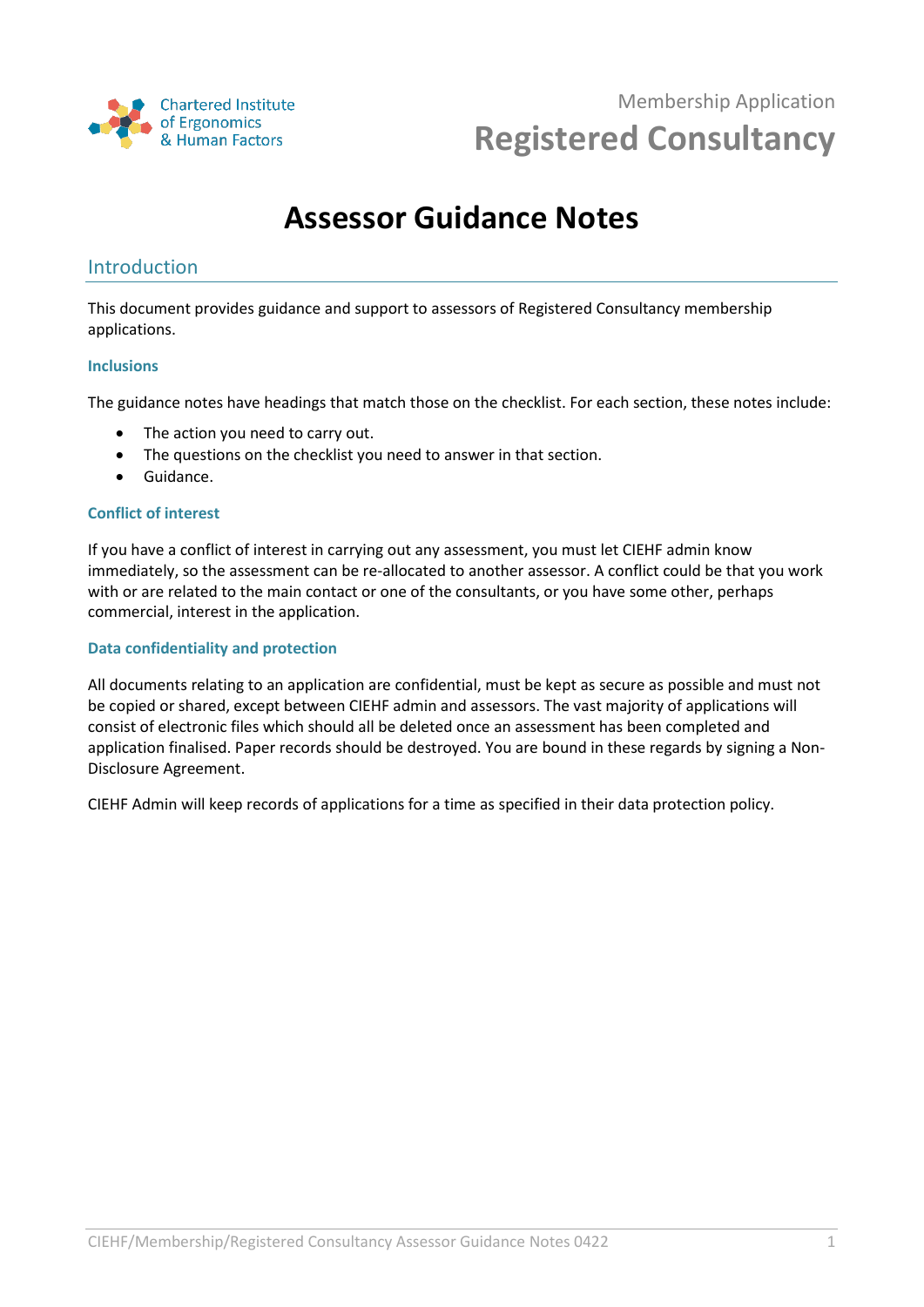# Guidance Notes

Before you start, you should be familiar with the information on the CIEHF website concerning Registered Consultancies at https://www.ergonomics.org.uk/Public/Awards\_Accreditation/Consultancies.aspx.

You should also note the requirements of the PAB Rules available from the CIEHF website at https://www.ergonomics.org.uk/Public/About\_Us/CIEHF\_Documents.aspx.

## Stage 1: Application preparation

#### *Actioned by: applicant*

A complete application will consist of the following documents:

- The application form.
- Detailed CVs of the consultants.

#### *Actioned by: CIEHF Admin*

- Confirm the current grade of the main contact.
- Check all relevant CVs have been included.

## Stage 2: Assessment

#### *Actioned by: Assessor*

Throughout the assessment, enter Yes or No to the questions on the checklist and enter comments to substantiate your responses. This is especially important where you find issues with the application. Doing this should also help you to formulate your overall decision about whether or not to accept the application.

### Consultancy expertise

**ACTION:** Review each consultant's CV against the expertise and proficiency they have claimed.

#### **Q1 & 2.**

**GUIDANCE:** Is there evidence in the CV that each consultant has specific expertise at the proficiency level claimed? If you are unsure, you should ask for additional information, such as a report, to back up the claim.

#### **Q3.**

**GUIDANCE:** Is there evidence that each consultant has specific experience in the sector claimed?

### Consultancy CPD

**ACTION:** Review the CPD activity table.

#### **Q4.**

**GUIDANCE:** Do the activities show that consideration has been given to both the consultancy services and individual consultants professional development needs? You should take into account the total number of consultants in the consultancy.